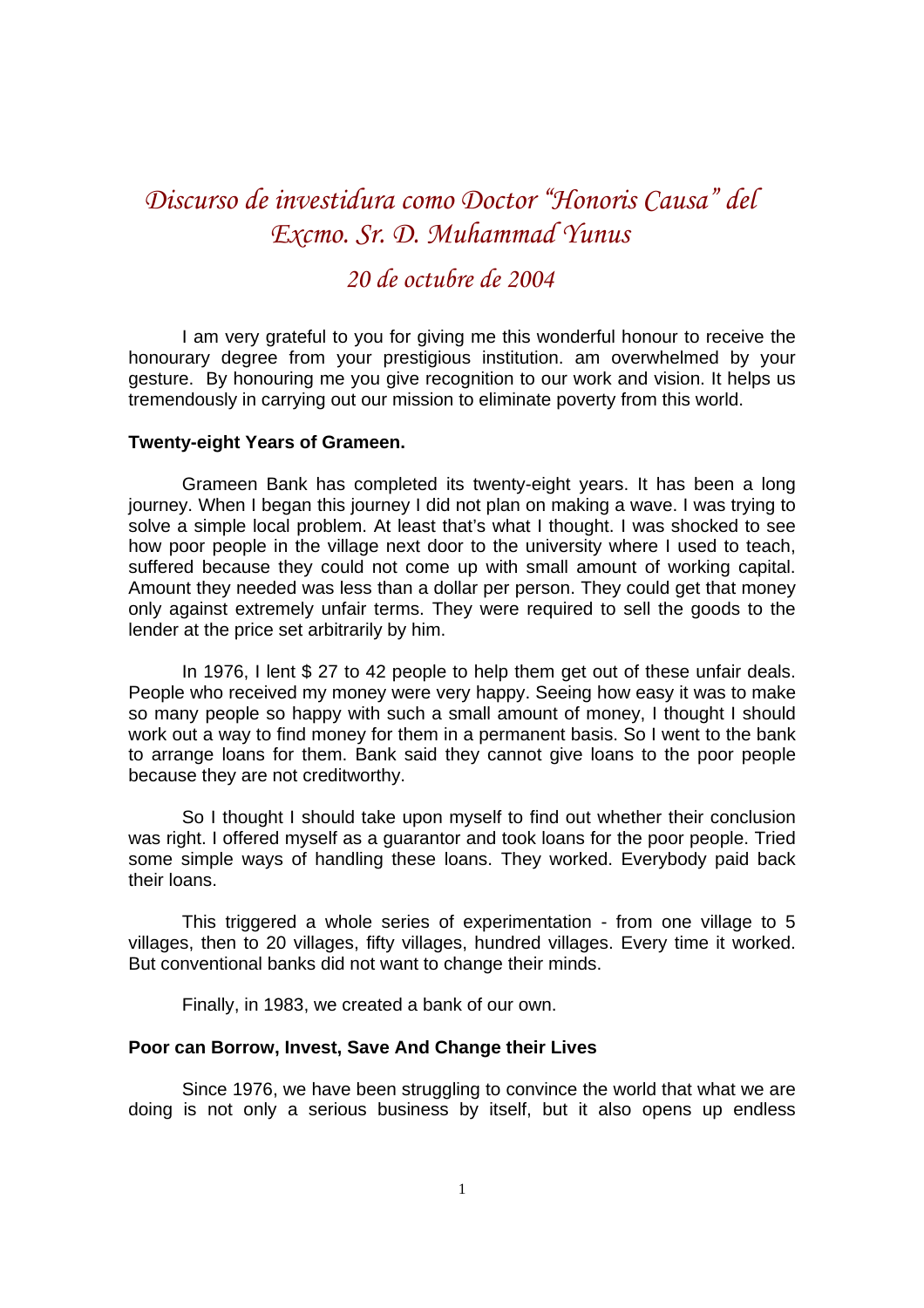possibilities for the poor by creating self-employment opportunities. We have been arguing that it is absolutely wrong of the financial institutions to reject the poor by assuming that they are not creditworthy. We have demonstrated umpteen times that not only they are creditworthy, in many countries they are more creditworthy than the rich. We have demonstrated that banking can be done without collateral, without legal instruments, without group guarantee or joint-liability. We have demonstrated that the poor can borrow, invest, and improve their income. They can save and even build their own pension funds. They can build houses with bank financing, send their children to pursue higher education with student loans.

Grameen Bank not only lends money to the poor it is also owned by the borrowers themselves. At present there are 3.8 million borrowers in Grameen Bank, 96 per cent of whom are women. Currently it lends out nearly half a billion US dollars a year. Its repayment rate is 99 per cent. It is financially self-reliant. It does not take any loan or grant from any source. All its funds come from the deposits it collects from the borrowers and non-borrowers. It routinely makes profit.

To encourage the children of the borrowers to stay in school and perform well in schools, Grameen Bank offers over 6,500 scholarships each year to these children. Grameen Bank gives student loans to students who are in professional schools to become doctors, engineers, lawyers, scientists, etc.

#### **Beggars Can Turn to Business**

Many critics of micro-credit have been telling the world that while microcredit is a good intervention for the poor in higher layers of poverty, it is of no use to the bottom poor. We have been arguing that credit should be accepted as a human right. This position of ours makes it a human right for the bottom poor too. We encourage and support every conceivable intervention to help the poor fight out of poverty. Availability of microcredit to the poor should not discourage or slow down any other interventions. Micro-credit is an intervention which brings better mileage to all other interventions. Microcredit helps all other interventions work better. Grameen Village Phone is an example. It brings information technology in the hand of the poor women, and turns them into telephone-ladies in the villages.

To explode the myth that microcredit does not work for the bottom poor Grameen Bank this year has launched a programme to give loans exclusively to beggars, particularly generational beggars. We are offering an option to the beggars. We invite them to consider carrying collection of popular consumer items, financed by Grameen Bank, when they go out to beg from the rural households. They can do both begging and selling at their convenience. If their selling activity picks up, they may quit begging and focus on selling. Over 18,000 beggars have already joined the programme. We are expecting this number to exceed 25,000 by the end of the year. Typical loan to a beggar amounts to US \$ 9.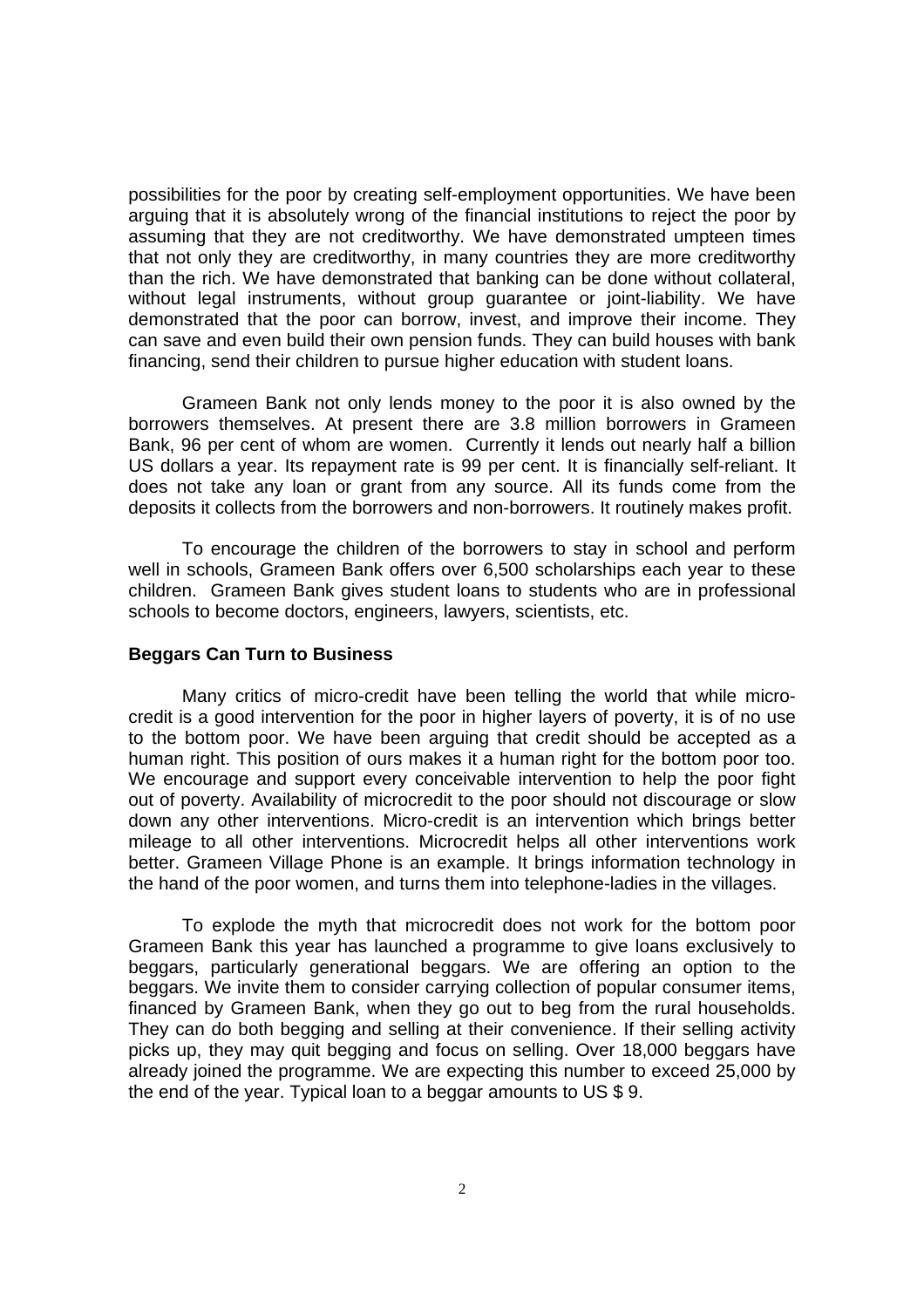Beggars who do not have limbs, cannot go house to house, do the begging at a fixed spot with a beggar's bowl in front. We are inviting them to keep some soft drinks, cookies, fruits etc next to them, and give their patrons an option --- to throw in a coin into the beggar's bowl or buy something, or do both.

 We have given telephone loans to some beggars to turn them into telephone-ladies. When they find it difficult to operate the business, we help them hire someone or go into partnership with someone who can help run the business better.

I am very happy to report that the beggars are responding to the programme enthusiastically. If a significant number of beggars quit begging within a year or so, this would be a big demonstration of the inherent capacity of the poor people, even the beggars, to overcome their problems with their own abilities if only financial services are made available to them. If there are additional interventions, they will only go to make better enabling environment for the beggars. There is absolutely no reason why financial services should be denied to the beggars.

#### **Support From The Queen of Spain**

Grameen Bank has drawn world attention over years. Grameen type microcredit programmes are being created all over the world, both in the poor countries and the rich countries. Grameen has won many friends in the process who supported our idea and helped us spread the idea. But none compares with the leadership and support we have received from Her Majesty the Queen of Spain. She has travelled all over the world to help microcredit expand in all the continents. Global microcredit movement is immensely grateful to her for her leadership.

A new development in Spain makes me feel very enthusustic. A new institution has been set up in Spain under the name of Foundation Latino Grameen or FLAG, to popularise and assist set up Grameen programmes in the Latin American countries. This can play a significant role, with support from the people of Spain, in making credit available to the poor in Latin America.

# **Poverty Should Find Its Place Only in the Museums**

I strongly feel that we can create a poverty-free world. Basic ingredient of overcoming poverty is packed inside each poor person. All we need to do is to help the person to unleash this energy and creativity. Once this can be done, poverty will disappear very fast. Only place in the world where poverty may exist will be in the poverty museums, no longer in human society.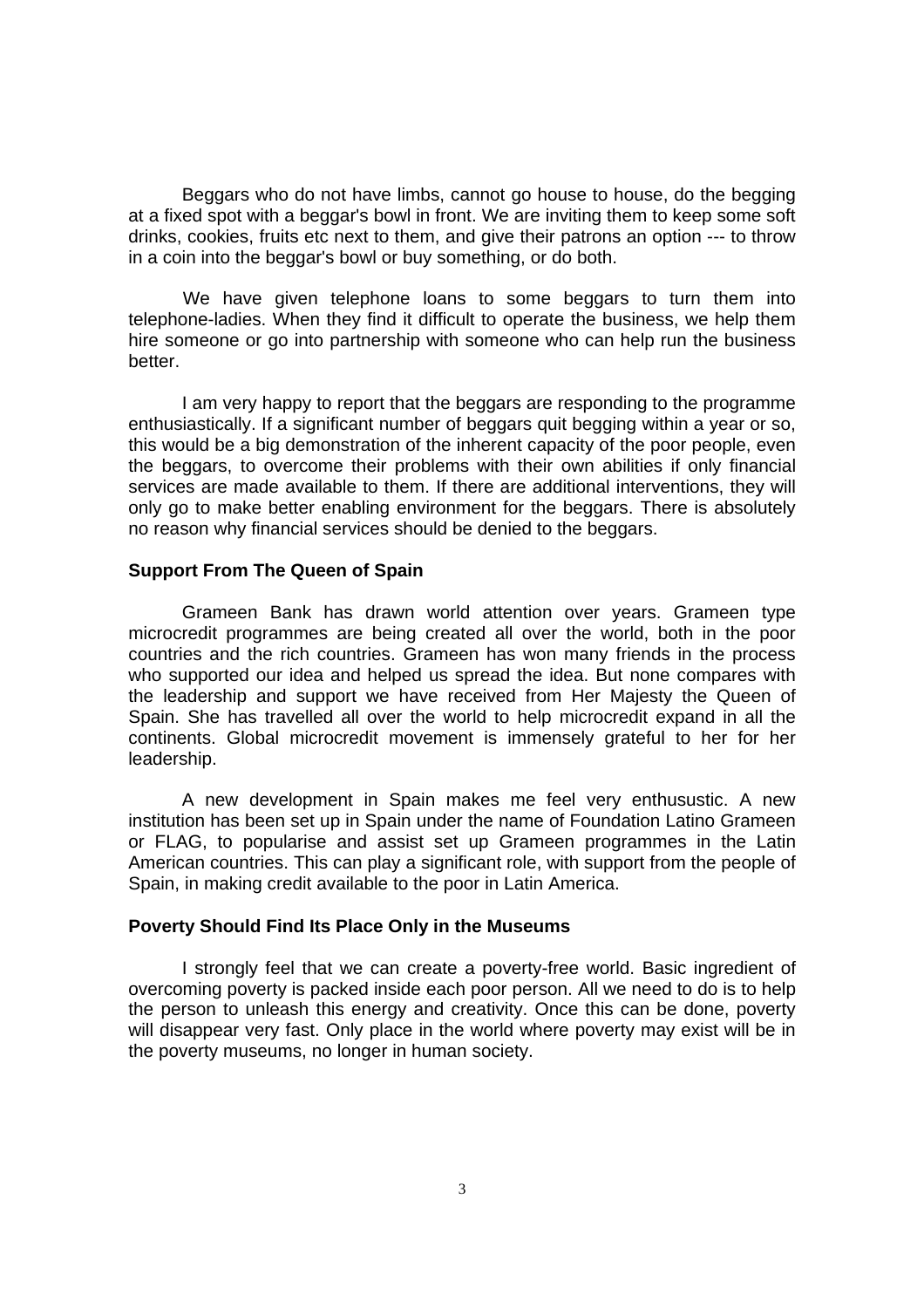# **Let US Create New Type of Business --- Social Business**

We need to reconceptualise the business world to make sure it contributes to the creation of a humane society, not aggravate the problems around us. We need to recognise two types of businesses and offer equal opportunities to both. These two types of business are: (a) business to make money, i.e. conventional business, and (b) business to do good to the people, or social business.

Social business enterprises are a new kind of non-loss organisations which aim at solving social, health, and environmental problems utilising the market mechanism. We need to give opportunities to the social business entrepreneurs similar to the institutional and policy support system that the world has built over the years for the conventional businesses. One such new institution to help the social business entrepreneurs will be the creation of "social stock-market" to bring the social business entrepreneurs and social investors to come in contact with each other and solve the problem of finding investment money for this new type of business.

There are many other things that need to be created, such as, social venture capital, social rating agencies, methodology of evaluating successes and failures of the social business enterprises, training social MBAs, etc.

# **Our Knowledge Base About People is Thin**

Our knowledge base about people and their interactions is still very inadequate. I believe that each individual person is very important. Each person has tremendous potential. S/he alone can influence the lives of others within communities, nations, within and beyond his/her own time.

Each of us has much more hidden inside of us than what we have had a chance to explore so far. Unless we create enabling environment to discover the limits of our potential - we will never know what we have inside each of us.

Grameen has given me a faith; an unshakable faith in the creativity of human beings. That leads me to believe that human beings are not born to suffer the misery of hunger and poverty. They suffer now and they did in the past because we turn our head away from this issue.

No turning away of our heads any more. In 2000, nations of the world got together and adopted the millennium development goal to reduce the number of poor people in the world by half by 2015. It is the most courageous decision that the humankind has ever taken in its history about their fellow human beings. Now it is our responsibility to engage ourselves in the full preparations to make sure that we do reduce poverty by half by 2015.